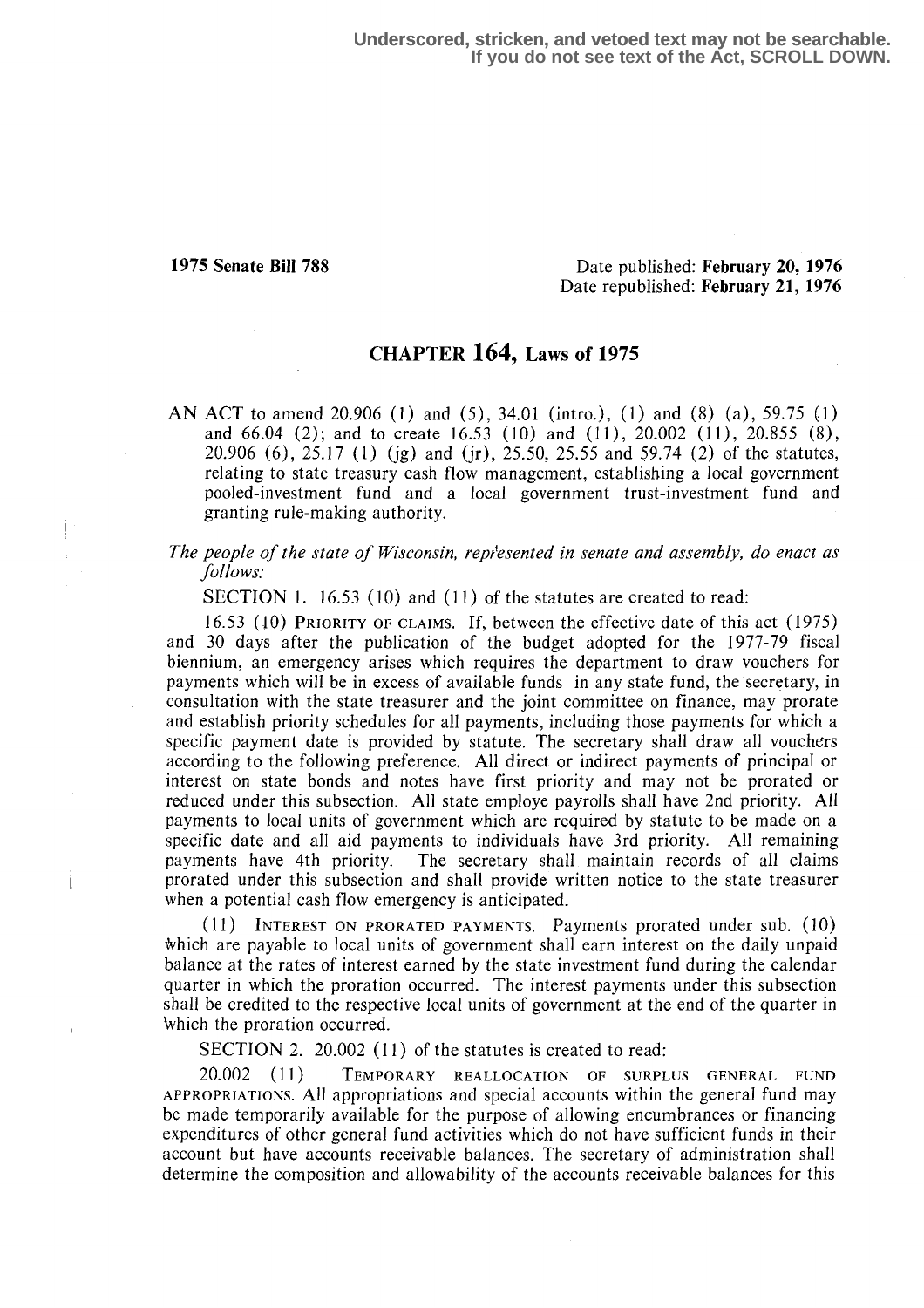## CHAPTER 164 556

purpose and shall specifically approve the use of surplus general funds for use by specified activities or programs. The secretary may assess a special interest charge against the programs or activities utilizing surplus funds under this subsection in amounts not to exceed the daily interest earnings rate of the state investment fund during the period of transfer of surplus funds to other accounts or programs.

SECTION 3. 20.855 (8) of the statutes is created to read:

20.855 (8) PAYMENTS TO LOCAL UNITS OF GOVERNMENT. (a) Interest on prorated payments. A sum sufficient to pay interest on payments to local units of government under s.  $16.53$   $(11)$ .

SECTION 4. 20.906 (1) and (5) of the statutes are amended to read:

20.906 (1) FREQUENCY of DEPOSITS . Unless otherwise provided by law, all moneys collected or received by any state agency for or in behalf of the state, or which is required by law to be turned into the state treasury; shall be deposited in or transmitted to the state treasury at least once a week and also whenever at other times as required by the governor<sub>s</sub> or the state treasurer and shall be accompanied by a statement in such form as the treasurer may prescribe showing the amount of such collection, and from whom and for what purpose or on what account the same was received. All moneys paid into the treasury shall be credited to the general purpose revenues of the general fund unless otherwise specifically provided by law.

(S) CONDITIONS PRECEDENT TO RELEASE OF APPROPRIATIONS. All appropriations made by law from state revenues for any state agency, are made on the express conditions that such state agency pays all moneys received by it into the state treasury within one week of receipt or as often as otherwise directed by the governor or state treasurer, and conforms with ss.  $16.53$  (1) and 20.002, both as to program revenue and general purpose revenue appropriations from all funds. Upon failure to comply with the above conditions, the department of administration shall refuse to draw its warrant, and the state treasurer shall refuse to pay any moneys appropriated to the state agency from state revenues<sub>s</sub> until compliance is made with said conditions; and upon. Upon failure or refusal to so comply, after due notice received from the department of administration, any appropriations made by law from state revenues to the state agency shall permanently revert to the fund from which appropriated.

SECTION 5. 20.906 (6) of the statutes is created to read:

20.906 (6) DIRECT DEPOSITS . The governor or the state treasurer may require state agencies making deposits under this section to make direct deposits to a bank designated as a depository by the state investment board, if such a requirement is advantageous or beneficial to this state.

SECTION 6. 25.17 (1) (ig) and (ir) of the statutes are created to read:

 $25.17$  (1) (ig) Local government pooled-investment fund (s.  $25.50$ );

(jr) Local government trust-investment fund  $(s. 25.55)$ ;

SECTION 7. 25.50 and 25.55 of the statutes are created to read:

25.50 Local government pooled-investment fund. (1) DEFINITIONS. In this section :

(a) "Board" means the state investment board.

(b) "Fund" means the local government pooled-investment fund.

(c) "Local funds" means funds under the control or in the custody of any local government or local official that are not required to meet current expenditures or demands.

(d) "Local government" means any county, town, village or city in this state.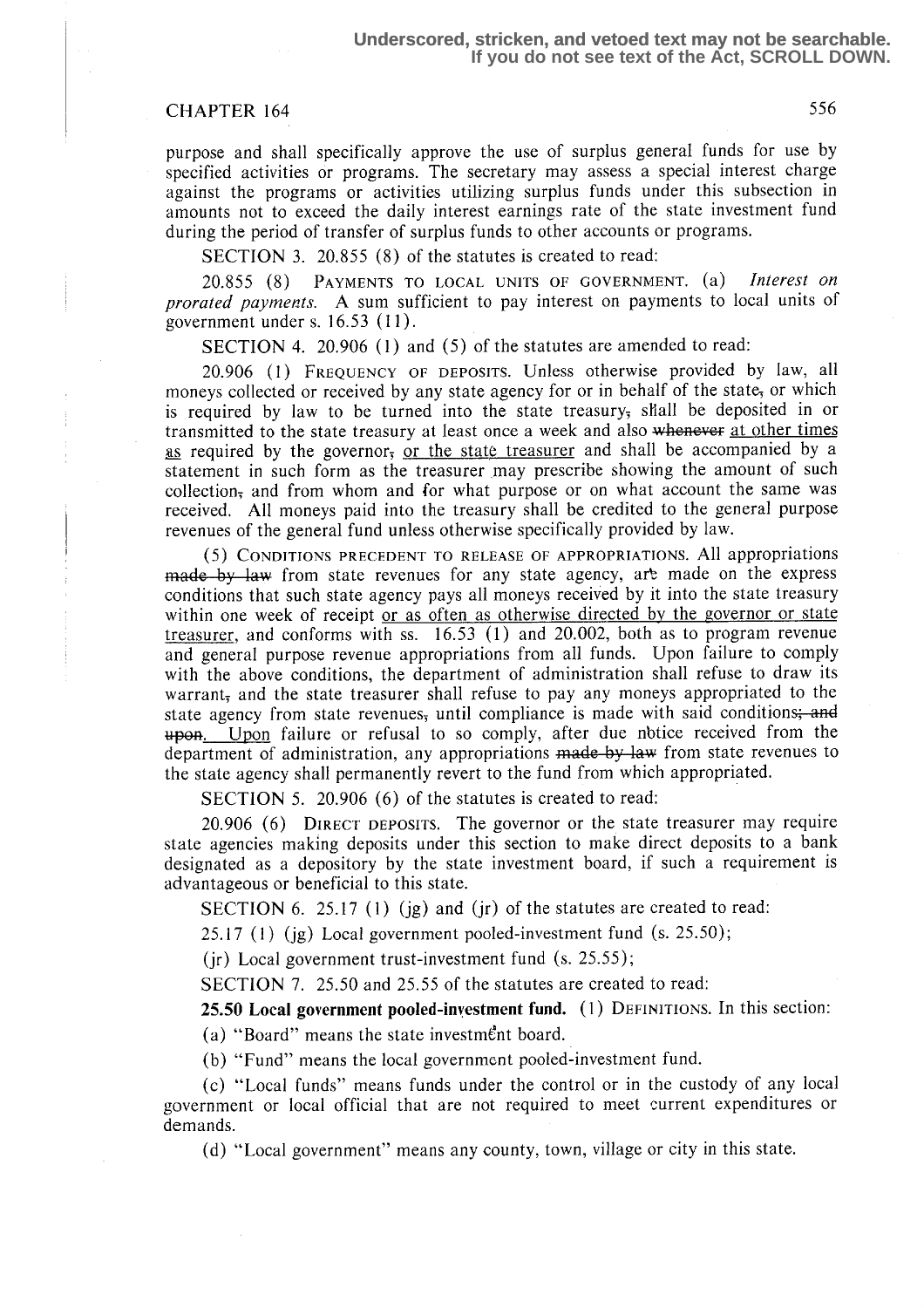# 557 CHAPTER 164

(e) "Local official" means each officer or employe of a local government who by law or vote of the governing body of the local government is made the custodian of funds.

(2) CREATION. There is established within the state investment fund a local government pooled-investment fund with a separate and identifiable account within the fund for each local government.

(3) LOCAL GOVERNMENTS AUTHORIZED TO PLACE FUNDS IN POOL. (a) With the consent of the governing body, a local official may transfer local funds to the state treasurer for deposit in the fund.

(b) On the dates specified and to the extent to which they are available, subject to s. 16 .53 (l0), funds payable to local governments under ss . 70.996 (1) (a), 79.02 (2) (a), 79.03 (1), 79.04 (1), (2) (a) and (3), 79.05 (2), 79 .055, 79.06, 79.08, 79 .10 (1) and (3) and 79.17 (1) and (3) shall be considered local funds and, pursuant to the instructions of local officials, may be paid into the separate accounts of all local governments established in the local government pooled-investment fund and, pursuant to the instructions of local officials, to the extent to which they are available, be disbursed or invested.

PERIOD OF INVESTMENTS; WITHDRAWAL OF FUNDS. Subject t0 the right of the local government to specify the period in which its funds may be held in the fund, the state treasurer shall prescribe the mechanisms and procedures for deposits and withdrawals.

(5) INVESTMENT POLICIES. The investment board shall formulate policies for the investment and reinvestment of moneys in the fund and the acquisition, retention, management and disposition of such investments.

INVESTMENT BOARD TO INVEST, REINVEST POOLED FUNDS. In the amounts available for investment purposes and subject to the policies formulated by the investment board, the investment board shall invest and reinvest moneys in the fund and acquire, retain, manage, including the exercise of any voting rights, and dispose of investments of the fund.

(7) REIMBURSEMENT of EXPENSES. The state treasurer shall deduct quarterly a maximum of 0.25% of the amount of income received from the earnings of the fund during the preceding calendar quarter for all actual and necessary expenses incurred by the state in administering the fund.

(8) SEPARATE ACCOUNTS. (a) The department of administration shall keep a separate account for each local government and shall record the individual amounts and the totals of all investments of each local government's moneys in the fund.

(b) The state treasurer shall report monthly to each local official the deposits and withdrawals of the preceding month and any other activity within the account.

25.55 Local government trust-investment fund. (1) There is created a local government trust-investment fund under the jurisdiction and management of the investment board.

(2) Local governments as defined in s. 25.50 (1) (d), may transfer to the state treasurer for deposit in the local government trust-investment fund excess cash for investment by the investment board. Local governments shall specify the term of investment of moneys transferred. The department of administration shall set up a separate account for each local government. The investment board shall invest each account separately in investments authorized under s. 25.17 (3) (b), (ba) and  $(dg)$ . All interest accruing as a result of such investment shall be allocated to the account for which it was invested. The investment board shall prescribe rules determining the

 $\vert$  :

j.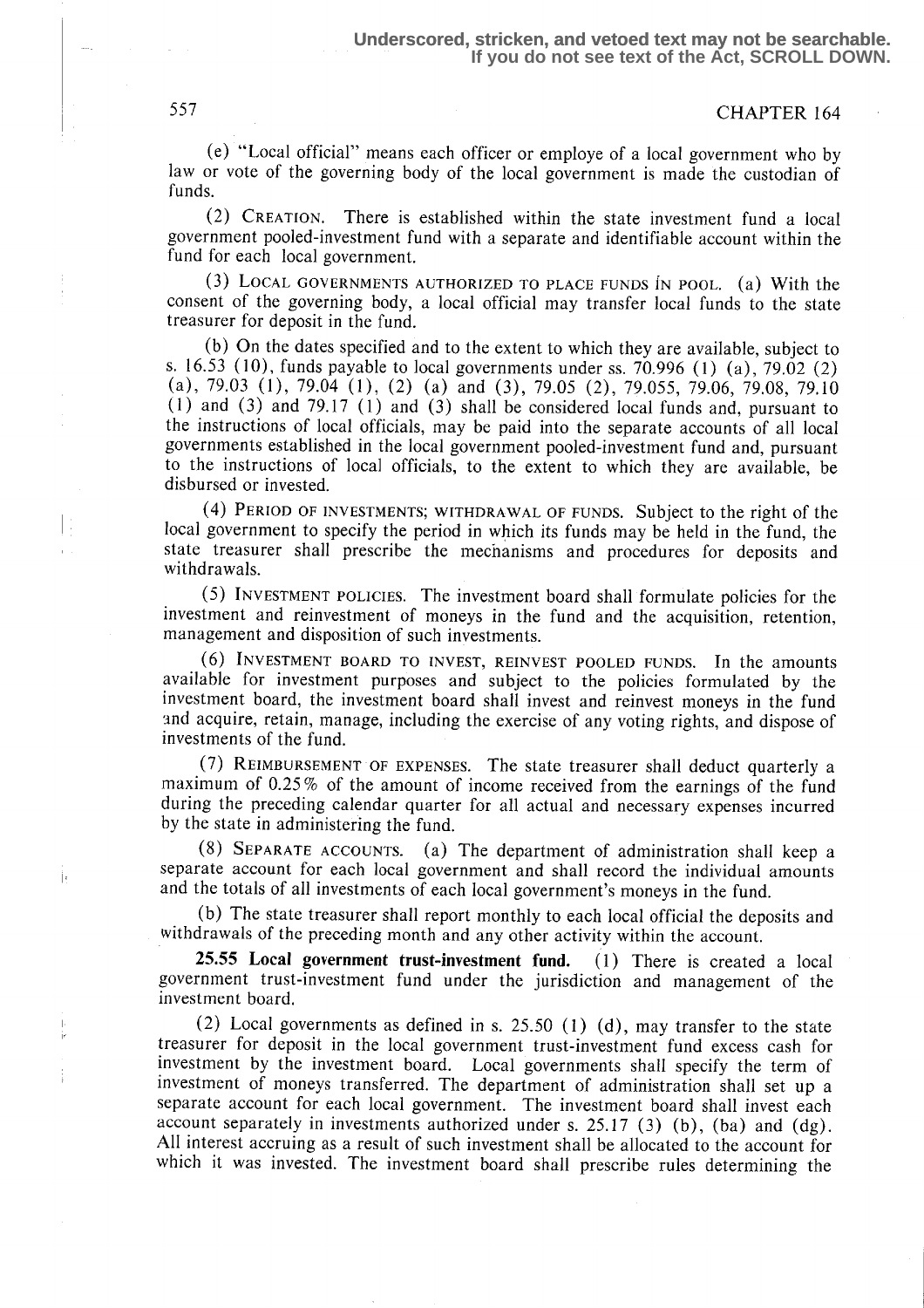#### CHAPTER 164 558

amounts which may be transferred to this fund for investment and the procedures to be followed for making deposits and withdrawals.

(3) Administrative expenses allocated to the operation of this fund shall be deducted from interest earned by the fund in an amount not to exceed 0.25% per quarter of the interest earned by the separate accounts in the fund.

SECTION 8. 34.01 (intro.),  $(1)$  and  $(8)$  (a) of the statutes are amended to read:

34.01 Definitions. (intro.) As used in In this chapter:

(1) "Public deposit"  $\frac{1}{2}$  shall mean means moneys deposited by the state or any county, city, village, town, drainage district, power district, school district, sewer district; or any commission, committee, board or officer of any governmental subdivision of the state; or any court of this state, in any state bank, savings and trust company, mutual savings bank, or national bank in this state or in the local government pooled-investment fund or the local government trust-investment fund, including private funds held in trust by a public officer for persons, corporations or associations of individuals.

 $(8)$  (a) "Inactive deposits" shall mean means public deposits which have been deposited subject to the bank's rules and regulations relative to time accounts and the investment board's rules relative to amounts invested in the local government trustinvestment fund.

SECTION 9. 59.74 (2) of the statutes is created to read:

59.74 (2) In addition to the depositories specified in sub. (1), the local government pooled-investment fund and the local government trust-investment fund may be designated as depositories for investment purposes.

SECTION 10. 59.75 (1) of the statutes is amended to read:

59.75 (1) Whenever any county board  $shall$  have has designated a county depository or depositories in accordance with the provisions of section under s. 59.74 the county treasurer shall deposit therein as soon as received all funds that come to his the treasurer's hands in that capacity in excess of the sum he the treasurer is authorized by such the board to retain and any. Any sum so on deposit shall be deemed to be in the county treasury, and such the treasurer shall not be liable for any loss thereon resulting from the failure or default of such depository<del>; provided, that the</del>. The county board or a committee thereof designated by it may invest any funds that come into his the county treasurer's hands in excess of the sum he the treasurer is authorized by the county board to retain for immediate use, in the name of the county in the local government pooled-investment fund, in the local government trustinvestment fund or in interest-bearing interest-bearing bonds of the United States, or of any county or municipality in the state, and such. The board or committee may sell such securities when deemed advisable.

SECTION 11. 66.04 (2) of the statutes is amended to read:

66.04 (2) INVESTMENTS. Any county, city, village, town, school district, drainage district, vocational, technical and adult education district; or other governing board as defined by s. 34.01 (4) may invest any of its funds, not immediately needed, in time deposits in any bank, savings bank or trust company which is authorized to transact business in this state, such time deposits maturing in not more than one year, or in bonds or securities issued or guaranteed as to principal and interest of the U.S. government, or of a commission, board or other instrumentality of the U.S. government, or bonds or securities of any county, city, drainage district, vocational, technical and adult education district, village, town or school district of this state, or, in the case of a town, city or village, in any bonds or securities issued under the